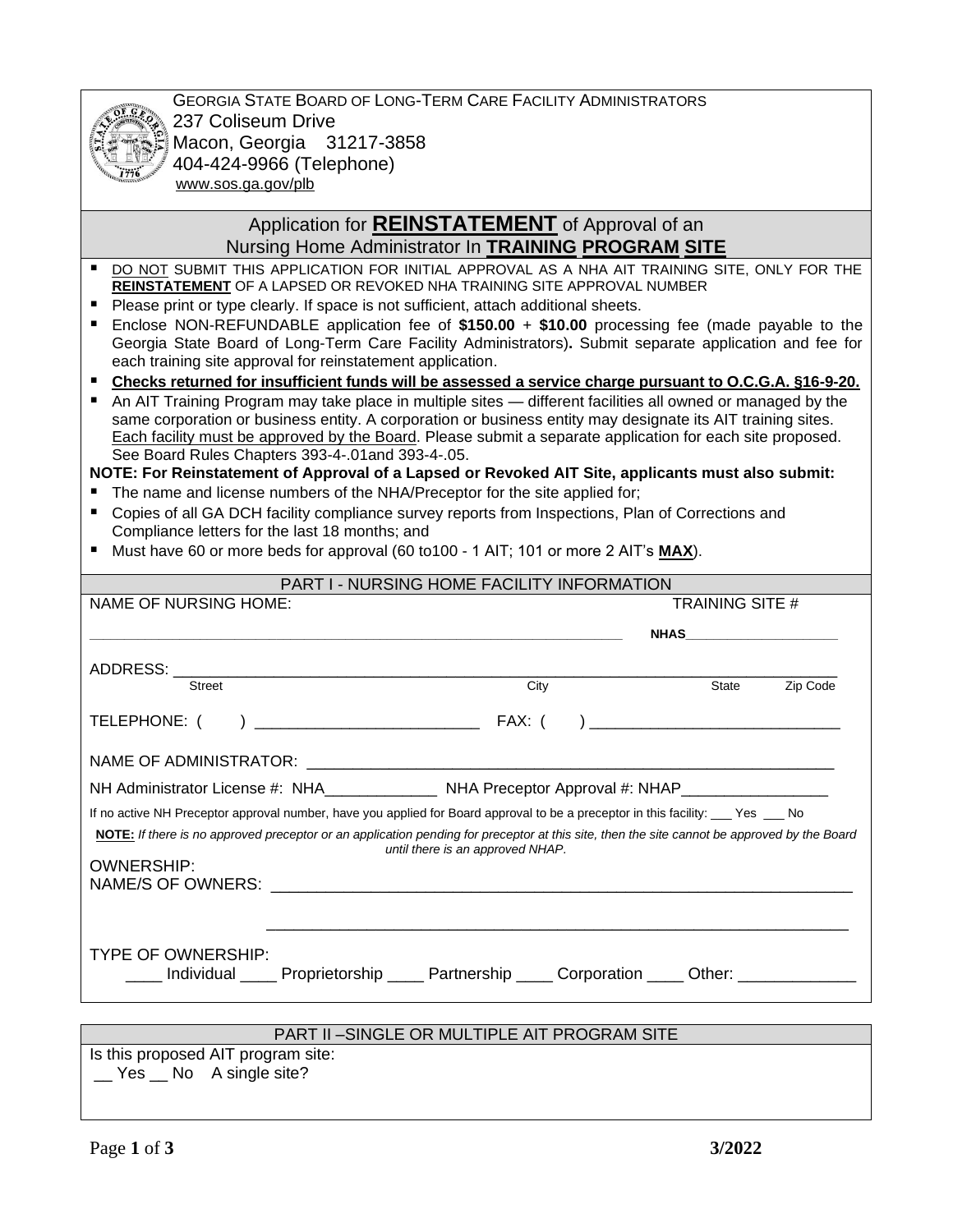|                                                                                                                                                                                                                                                                  | application and fee for their approval: | Yes No One site which will be part of a multiple site program? If "yes", please list names of other<br>sites and state whether they have been approved or if you are submitting a separate                    |  |  |  |
|------------------------------------------------------------------------------------------------------------------------------------------------------------------------------------------------------------------------------------------------------------------|-----------------------------------------|---------------------------------------------------------------------------------------------------------------------------------------------------------------------------------------------------------------|--|--|--|
|                                                                                                                                                                                                                                                                  |                                         |                                                                                                                                                                                                               |  |  |  |
|                                                                                                                                                                                                                                                                  | Approved: Yes No                        | Application Pending:  U Yes  U No                                                                                                                                                                             |  |  |  |
|                                                                                                                                                                                                                                                                  |                                         |                                                                                                                                                                                                               |  |  |  |
|                                                                                                                                                                                                                                                                  | Approved: __ Yes __ No                  | Application Pending: __ Yes __ No                                                                                                                                                                             |  |  |  |
| Name: 1990                                                                                                                                                                                                                                                       |                                         |                                                                                                                                                                                                               |  |  |  |
|                                                                                                                                                                                                                                                                  | Approved: __ Yes __ No                  | Application Pending:  Ses  No<br>(Add additional pages if needed)                                                                                                                                             |  |  |  |
|                                                                                                                                                                                                                                                                  |                                         | PART III - QUALIFICATIONS FOR SITE OF AIT PROGRAM                                                                                                                                                             |  |  |  |
|                                                                                                                                                                                                                                                                  |                                         | NUMBER OF BEDS/ALLOWED INTERNS: ______ 60 - 100 / 1 Intern _____101 or more / 2 Interns*<br>*NO more than 2 interns allowed for any one site of 101 beds or more - See Board rule 393-4-.02(3)(a-b)           |  |  |  |
| <b>RECENT DCH SURVEYS:</b>                                                                                                                                                                                                                                       |                                         |                                                                                                                                                                                                               |  |  |  |
| Yes _____ No I have attached all DCH Surveys, Plans of Correction and Compliance letters from<br>the eighteen (18) months prior to the date of this application. If no, why? __________________________________                                                  |                                         |                                                                                                                                                                                                               |  |  |  |
|                                                                                                                                                                                                                                                                  |                                         |                                                                                                                                                                                                               |  |  |  |
| PRIOR APPROVAL:                                                                                                                                                                                                                                                  |                                         |                                                                                                                                                                                                               |  |  |  |
|                                                                                                                                                                                                                                                                  |                                         | ____ Yes ______ No Has this facility <u>ever</u> been approved by the Board as an AIT program training site in<br>a different name, or issued a different training site number than is noted above on page 1? |  |  |  |
|                                                                                                                                                                                                                                                                  |                                         |                                                                                                                                                                                                               |  |  |  |
| <b>PRIOR DENIAL:</b>                                                                                                                                                                                                                                             |                                         |                                                                                                                                                                                                               |  |  |  |
| ___ Yes _____ No Has this facility, ever been denied approval by the Board as an AIT program<br>training site in a different name, or issued a different training site number, than is noted above on page 1?<br>If 'Yes," provide:<br><b>NURSING HOME NAME:</b> |                                         |                                                                                                                                                                                                               |  |  |  |
|                                                                                                                                                                                                                                                                  |                                         |                                                                                                                                                                                                               |  |  |  |
|                                                                                                                                                                                                                                                                  |                                         |                                                                                                                                                                                                               |  |  |  |
|                                                                                                                                                                                                                                                                  |                                         |                                                                                                                                                                                                               |  |  |  |
| <b>AFFILIATION:</b><br>Yes _______ No Is this facility now, or to be in the future, affiliated with another facility for the<br>purpose of approval as an AIT training program site?<br>If, "Yes," provide:                                                      |                                         |                                                                                                                                                                                                               |  |  |  |
|                                                                                                                                                                                                                                                                  |                                         |                                                                                                                                                                                                               |  |  |  |
|                                                                                                                                                                                                                                                                  |                                         |                                                                                                                                                                                                               |  |  |  |
|                                                                                                                                                                                                                                                                  |                                         | <b>PART IV - SIGNATURE</b>                                                                                                                                                                                    |  |  |  |
|                                                                                                                                                                                                                                                                  |                                         |                                                                                                                                                                                                               |  |  |  |
| Date                                                                                                                                                                                                                                                             |                                         | Signature of Nursing Home Administrator                                                                                                                                                                       |  |  |  |

٦